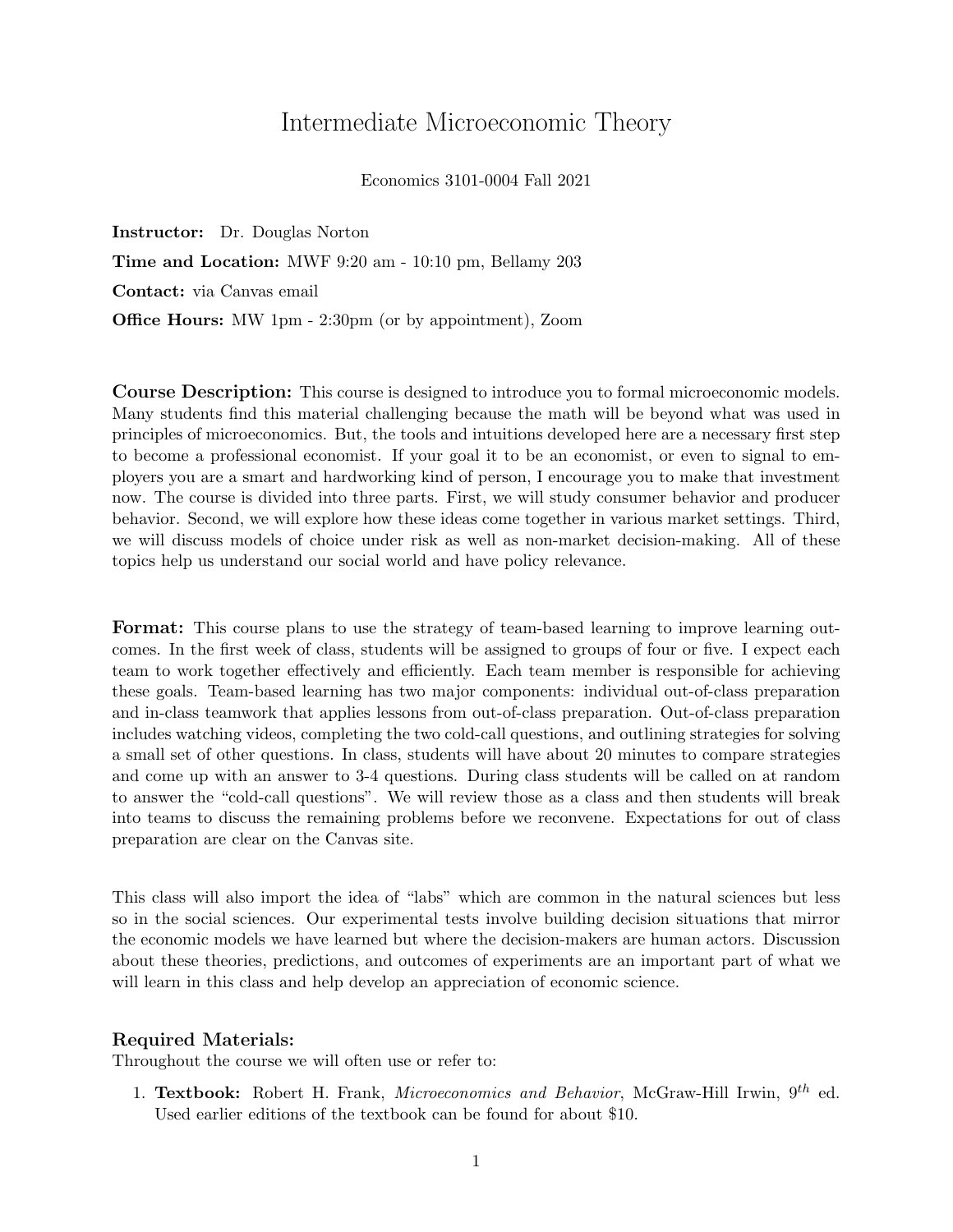2. MobLab: During the semester students will participate in economic experiments and class surveys using an online platform called MobLab. Instructions on how to join this platform have been posted on Canvas. Having a Moblab account registered for this course is necessary for full participation in this class. If you plan to participate on your phone or tablet download the MobLab app from the App Store. If you ever experience any problems with the platform please contact Moblab at support@moblab.com.

## Course Objectives:

Upon completion of this course students will be able to:

- 1. Understand the theoretical foundations of individual choice
- 2. Develop demand curves from individual preference relations
- 3. Build firm and market supply from production and cost
- 4. Analyze various market structures
- 5. Understand the important features of decisions under risk
- 6. Think critically about collective action situations

#### Grade Distribution:

| Participation    | 10\%   |
|------------------|--------|
| In-Class Quizzes | $20\%$ |
| Midterm 1        | 20%    |
| Midterm 2        | 20%    |
| Final Exam       | 30%    |

#### Letter Grade Distribution:

| $>= 93.00$         | A | 73.00 - 76.99 $\,$ C            |   |
|--------------------|---|---------------------------------|---|
| $90.00 - 92.99$ A- |   | $70.00 - 72.99$ C-              |   |
| $87.00 - 89.99$ B+ |   | $  67.00 - 69.99 \text{ D+}$    |   |
| $83.00 - 86.99$ B  |   | $63.00 - 66.99$ D               |   |
| $80.00 - 82.99$ B- |   | $  60.00 - 62.99   D -$         |   |
| $77.00 - 79.99$ C+ |   | $\vert \langle = 59.99 \rangle$ | F |

## Course Policies:

- General
	- Reflection questions will take place at the very beginning and end of most classes.
	- No electronic devices should be used in class except when using MobLab or taking an in-class quiz.
	- If you have SDRC accommodations it is your responsibility to let me know.
	- If an exam is missed due to an "excused absence" a make up will be given using Honor Lock. The university attendance policy that specifies reasons for excused absence as well as required documentation will be followed strictly. For unexcused absences on midterms the weight will be placed on the final exam.
	- There are no make-up quizzes. The lowest quiz grade will be dropped. This includes a zero from a missed quiz.
	- The final exam can replace lower midterm scores.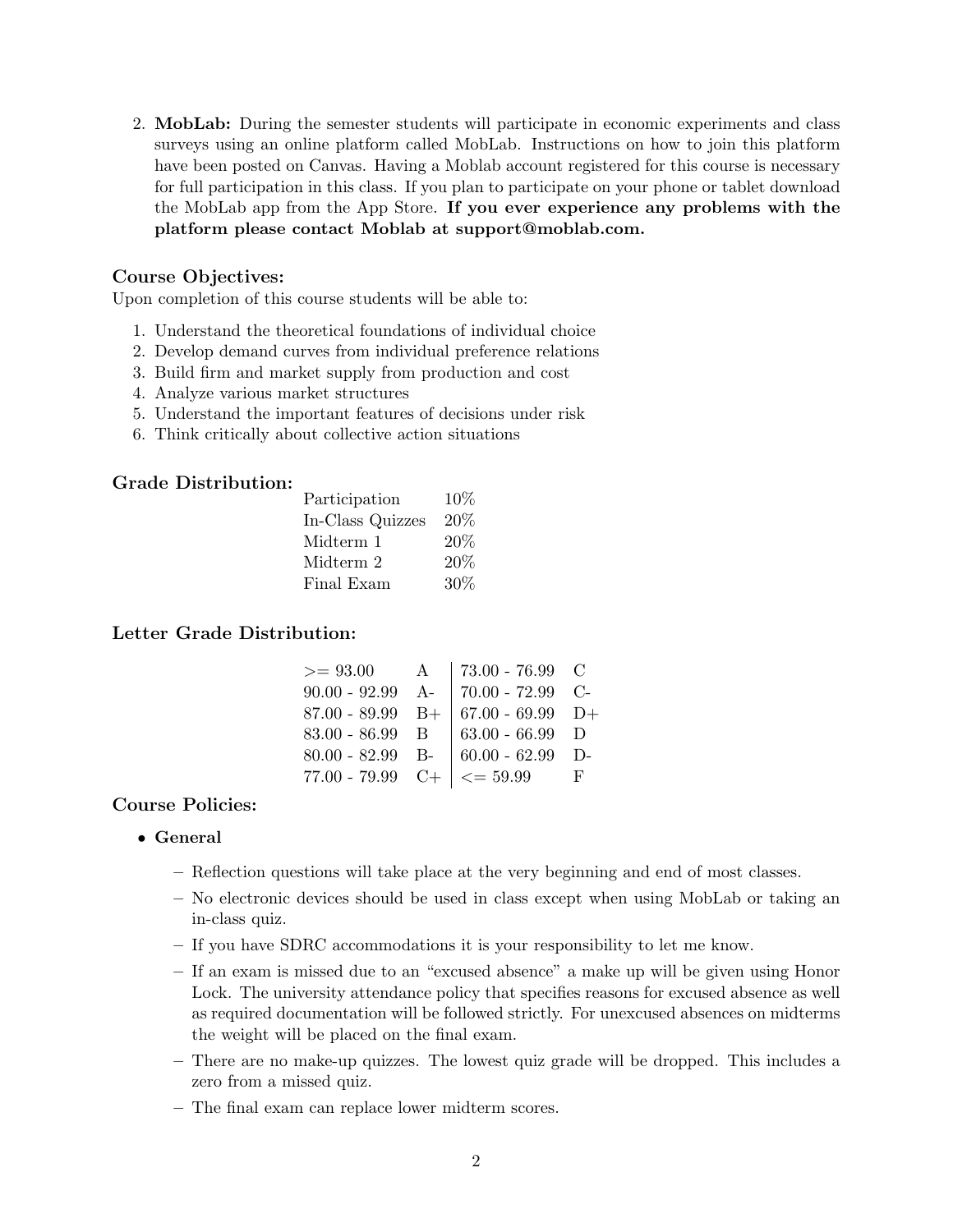#### • Grades

- Participation Based on the reflection questions that take place at the beginning and end of classes, post-midterm performance reviews, and participation in MobLab activities. The expectation for reflection related questions is a thoughtful response. Other factors such as response to questions during class and peer evaluation may also factor into this grade.
- There will be five in-class quizzes (20 percent). Quizzes will be approximately 5 questions and 15-minutes in length and will be administered in the classroom. See the tentative course schedule for expected quiz dates. The quizzes are open book and open note. You can drop the lowest quiz grade. This includes a zero from a missed quiz.
- There are three exams in this course: two midterms (20 percent each) and a final (30 percent). All exams are cumulative. It has been shown cumulative exams improve learning outcomes. The final exam will be held in Bellamy 203 on Monday, December 6th from 7:30 am - 9:30 am.

| Week | Monday                    | Wednesday               | Friday                          |
|------|---------------------------|-------------------------|---------------------------------|
|      | Syllabus                  | Math Assessment & Teams | Supply and Demand               |
| 2    | <b>Budget Constraints</b> | Preferences             | Optimal Choice                  |
| 3    | No Class - Labor Day      | Utility Maximization    | Income and Substitution Effects |
| 4    | Aggregate Demand          | Elasticity              | Application                     |
| 5    | Review for Midterm        | Midterm 1               | Review of Midterm               |
| 6    | Production                | $\rm Cost$              | Cost Minimization               |
|      | Perfect Competition       | Perfect Competition     | Perfect Competition             |
| 8    | Monopoly                  | Monopoly                | <b>Game Theory</b>              |
| 9    | Cournot                   | Cournot & Stackelberg   | <b>Bertrand</b>                 |
| 10   | Application               | Review for Midterm      | Midterm 2                       |
| 11   | <b>Asset Market</b>       | <b>Expected Utility</b> | Insurance                       |
| 12   | Insurance                 | Externalities           | Externalities                   |
| 13   | <b>Public Goods</b>       | "Final Lecture"         | No Class - Optional Video       |
| 14   | No Class                  | No Class                | No Class                        |
| 15   | Review                    | Review                  | <b>BYOQ</b>                     |

## Tentative Schedule

- Red indicates there will be no class.
- Green indicates there will be an in-class quiz
- Blue indicates there will be a MobLab experiment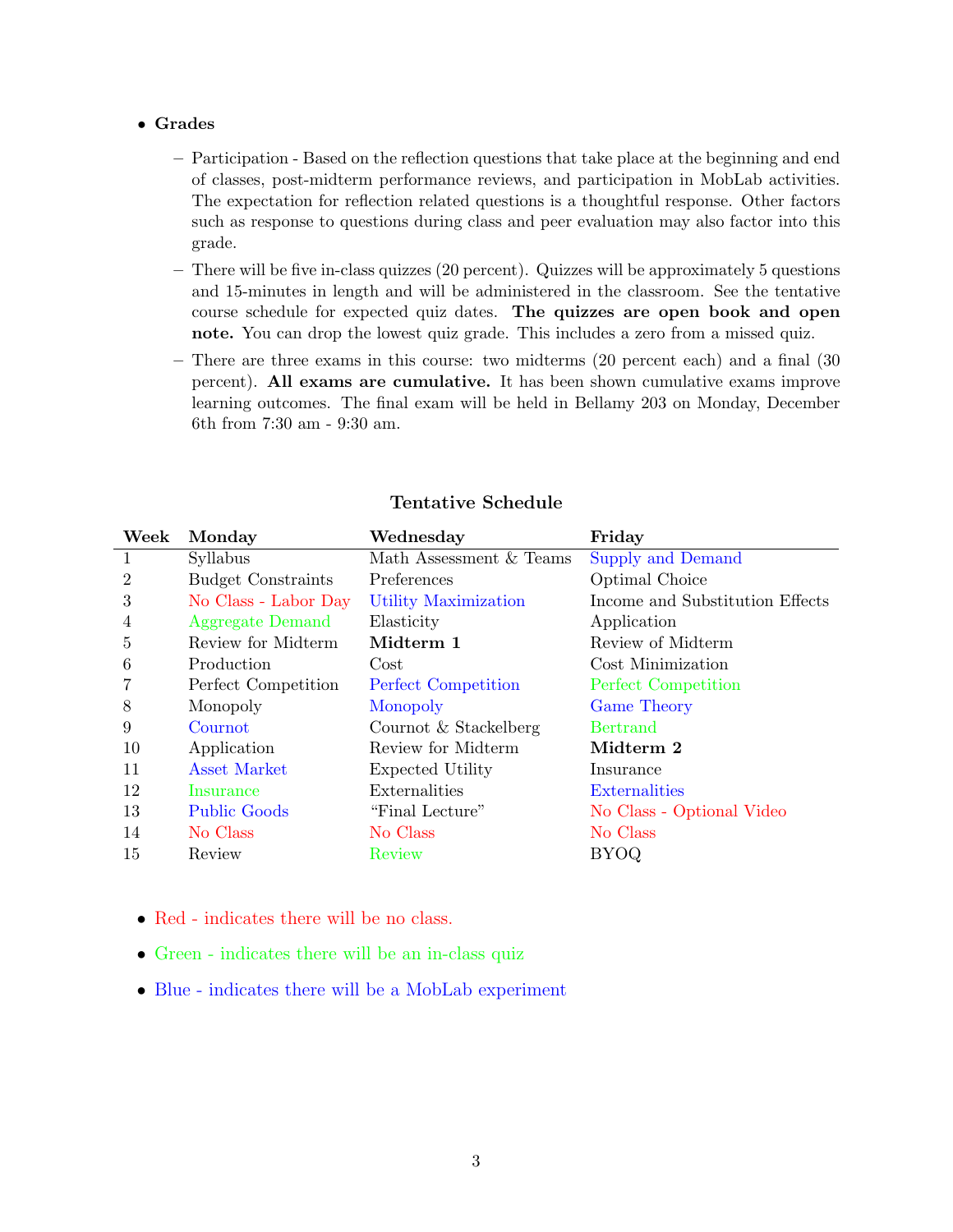# University Mandated Material:

- Public Health Protocols: In our classroom, I will expect everyone to wear a proper, well-fitting mask. As our President has informed the university community, FSU expects everyone on campus to use face-coverings. In regions where virus rates are high, the CDC recommends that even vaccinated individuals wear masks in public indoor spaces, like classrooms, especially where social distancing is not possible. Florida infection and hospitalization rates are greater now than they were at the height of the 2020 surge due to the Delta variant, a more infectious and easily transmissible version of the COVID-19 virus. The best way to protect against serious illness is to be fully vaccinated, but not everyone among us can be. Because the Delta variant can infect even vaccinated individuals and can be spread by them to others, it poses a special threat to members of the community with underlying health conditions and children at home who are too young for vaccination. For these reasons, FSU expects each member of the community to comply with the public health protocols our President set forth on August 9, 2020, including (1) wearing masks in public indoor spaces, (2) getting fully vaccinated, (3) being tested for the virus if you have symptoms, and (4) staying home and away from others if you are sick. Please remember that you should NOT attend class in person if you have tested positive for COVID-19 or are quarantining after exposure. Finally, please bear in mind that the COVID-19 situation is fast moving and that university guidance on the issue may change at any time.
- Course Recording Permitted: In this class, consistent with state law and university policy, students are permitted to make recordings of class lectures for personal use only. As noted, sharing, posting, or publishing classroom recordings may subject you to honor code violations and legal penalties associated with theft of intellectual property and violations of other state law. Moreover, students and educators have expressed concern that recording classroom activities may negatively impact the learning experience for others, especially in classes that involve questions, discussion, or participation. To protect a learning environment in which everyone feels free to experiment with ideas, we ask you refrain from recording in ways that could make others feel reluctant to ask questions, explore new ideas, or otherwise participate in class. Students must monitor their recording so that they do not include participation by other students without permission. Students with disabilities will continue to have appropriate accommodations for recordings as established by the Office of Accessibility Services.
- Course Recording Not Permitted: In this class, consistent with state law and university policy, you may not make recordings of classroom activities without the permission of the instructor. This policy applies to both audio and video recordings.
- University Attendance Policy: Excused absences include documented illness, deaths in the family and other documented crises, call to active military duty or jury duty, religious holy days, and official University activities. These absences will be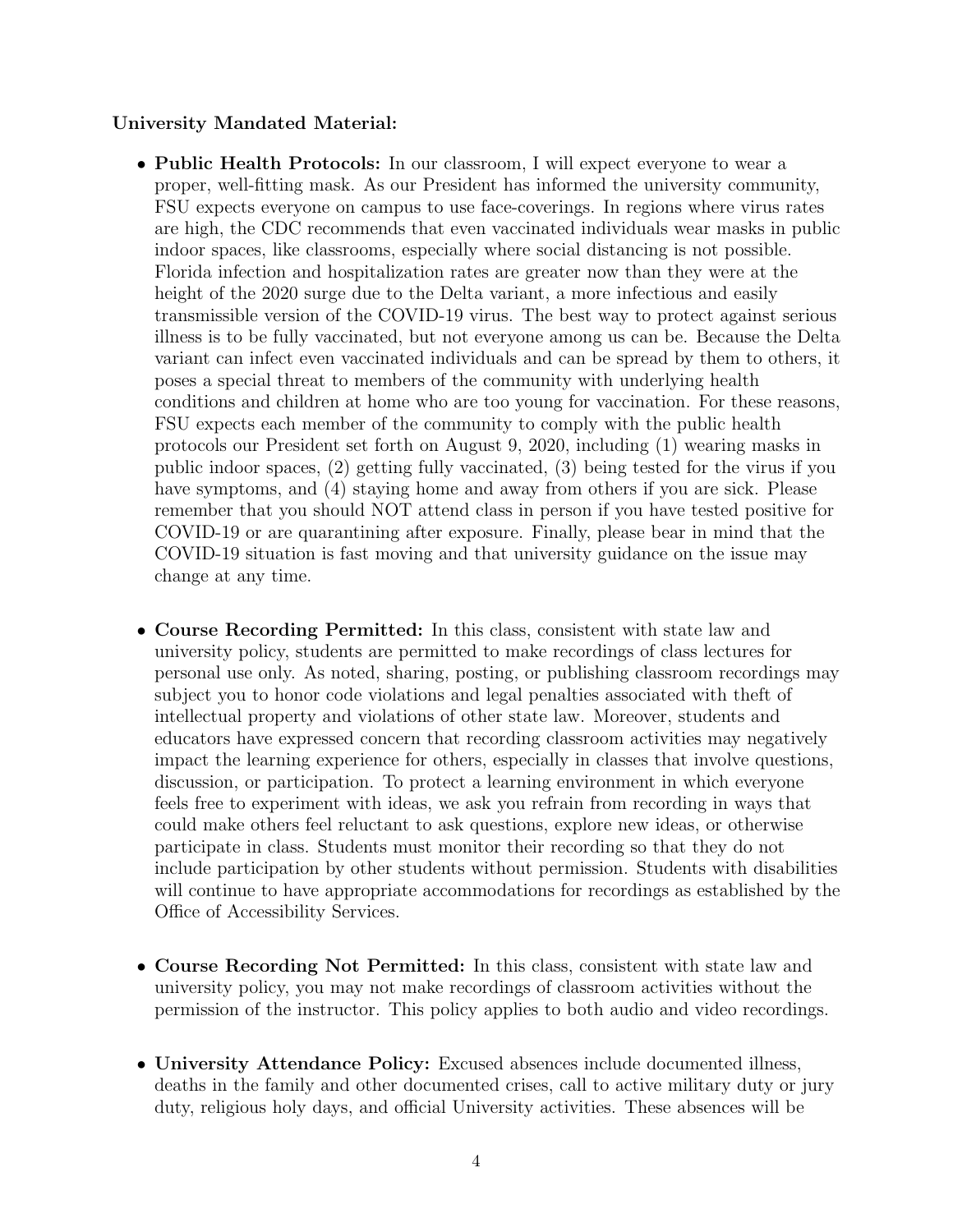accommodated in a way that does not arbitrarily penalize students who have a valid excuse. Consideration will also be given to students whose dependent children experience serious illness.

Please note: Because students who test positive for COVID-19 are required to self-isolate for ten (10) days, positive COVID-19 test results, required isolation orders, or documentation of contact tracing should all be considered valid documentation for missing class.

- Academic Honor Policy: The Florida State University Academic Honor Policy outlines the University's expectations for the integrity of students' academic work, the procedures for resolving alleged violations of those expectations, and the rights and responsibilities of students and faculty members throughout the process. Students are responsible for reading the Academic Honor Policy and for living up to their pledge to "...be honest and truthful and... [to] strive for personal and institutional integrity at Florida State University." (For more details see the FSU Academic Honor Policy and procedures for addressing alleged violations.)
- Academic Success: Your academic success is a top priority for Florida State University. University resources to help you succeed include tutoring centers, computer labs, counseling and health services, and services for designated groups, such as veterans and students with disabilities. The following information is not exhaustive, so please check with your advisor or the Dean of Students office to learn more.
- Process for Resolving Academic Problems or Grievances: Please use this step-by-step guide to resolving academic problems to begin the process of communicating with your instructor to resolve any confusion or difficulty you may be having in the course. Detailed information on FSU's grievance procedure, including special instructions for students enrolled in an FSU branch campus, is maintained on the General Bulletin's Academic Integrity & Grievances webpage. Out-of-state distance learning students should review the Office of Distance Learning Complaint Resolution page for additional procedures.
- Americans With Disabilities Act: Florida State University (FSU) values diversity and inclusion; we are committed to a climate of mutual respect and full participation. Our goal is to create learning environments that are usable, equitable, inclusive, and welcoming. FSU is committed to providing reasonable accommodations for all persons with disabilities in a manner that is consistent with academic standards of the course while empowering the student to meet integral requirements of the course. To receive academic accommodations, a student:
	- (1) must register with and provide documentation to the Office of Accessibility Services (OAS);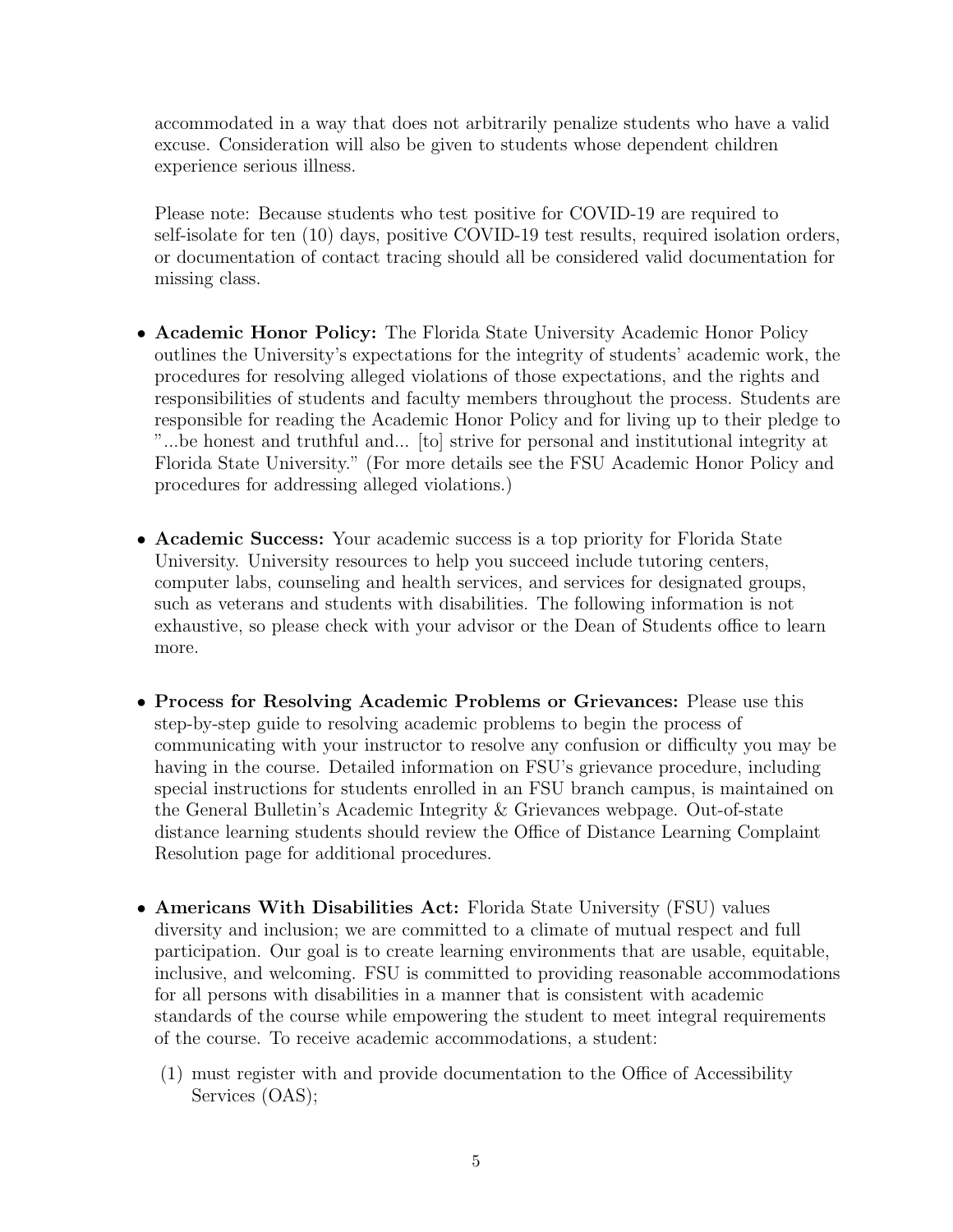- (2) must provide a letter from OAS to the instructor indicating the need for accommodation and what type; and,
- (3) should communicate with the instructor, as needed, to discuss recommended accommodations. A request for a meeting may be initiated by the student or the instructor.

Please note that instructors are not allowed to provide classroom accommodations to a student until appropriate verification from the Office of Accessibility Services has been provided. This syllabus and other class materials are available in alternative format upon request. For more information about services available to FSU students with disabilities, contact the:

Office of Accessibility Services (Tallahassee Campus) 874 Traditions Way, 108 Student Services Building Florida State University, Tallahassee, FL 32306-4167 (850) 644-9566 (voice) (850) 644-8504 (TDD) oas@fsu.edu https://dsst.fsu.edu/oas/

Student Accessibility Services (Panama City Campus) Office of Student Affairs, 4750 Collegiate Drive 2nd Floor Barron Building (Room 215) Panama City, FL 32405 (850) 770-2172 (office) (866) 693-7872 (toll free) sds@pc.fsu.edu https://pc.fsu.edu/students/student-affairs/sas

• Free Tutoring from FSU: On-campus tutoring and writing assistance are available for many courses at Florida State University. High-quality tutoring is available by appointment and on a walk-in basis. These services are offered by tutors trained to encourage the highest level of individual academic success while upholding personal academic integrity. For more information, visit the Academic Center for Excellence (ACE) Tutoring Services' comprehensive list of on-campus tutoring options - see the Academic Center for Excellence (ACE) Tutoring Services' website (http://ace.fsu.edu/tutoring) or contact tutor@fsu.edu.